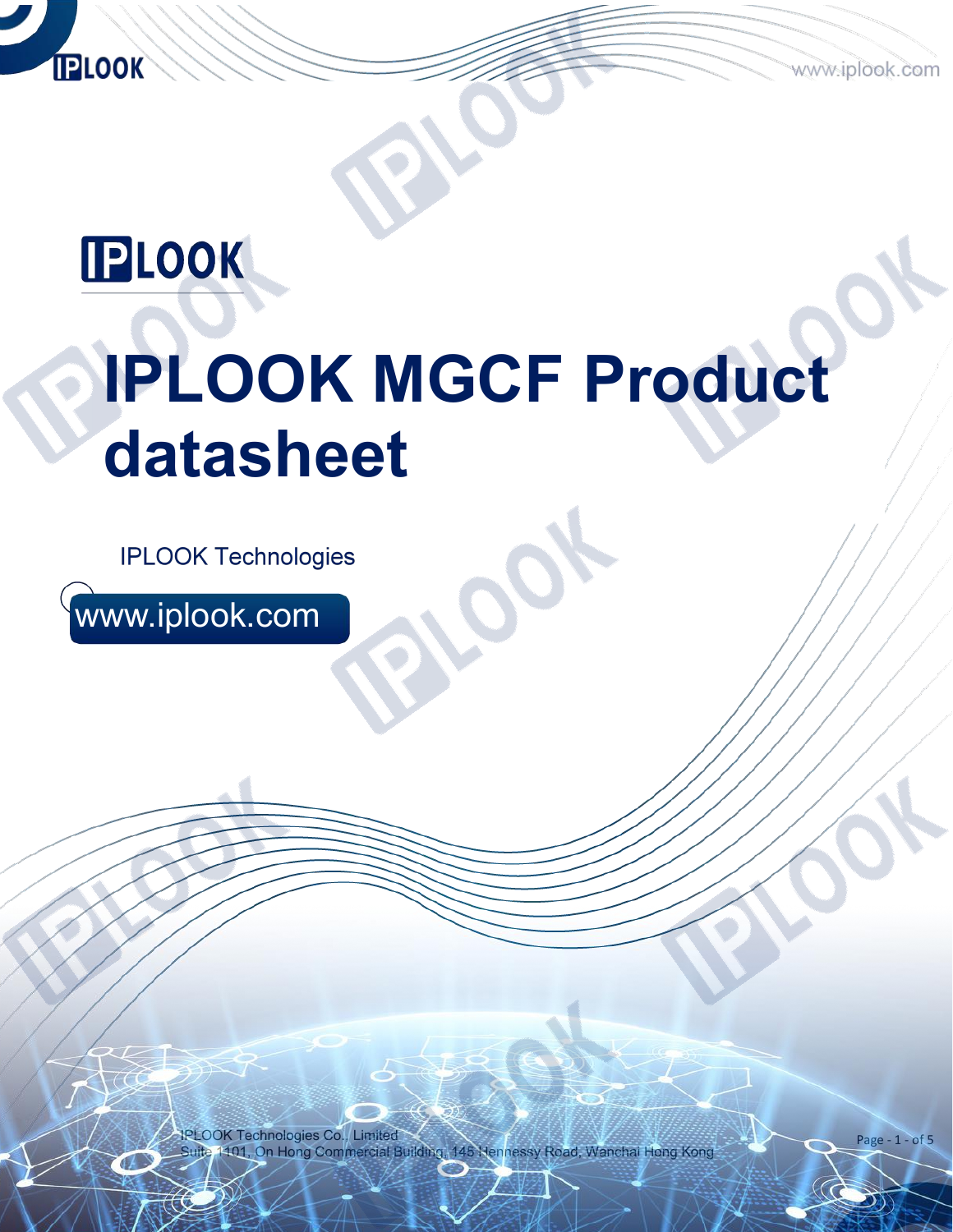

# **IPLOOK MGCF Product datasheet**



IPLOOK Technologies / IPLOOK Technologies Co., Limited

Revision history

IPLOOK Technologies Co., Limited Suite 1101, On Hong Commercial Building, 145 Hennessy Road, Wanchai Hong Kong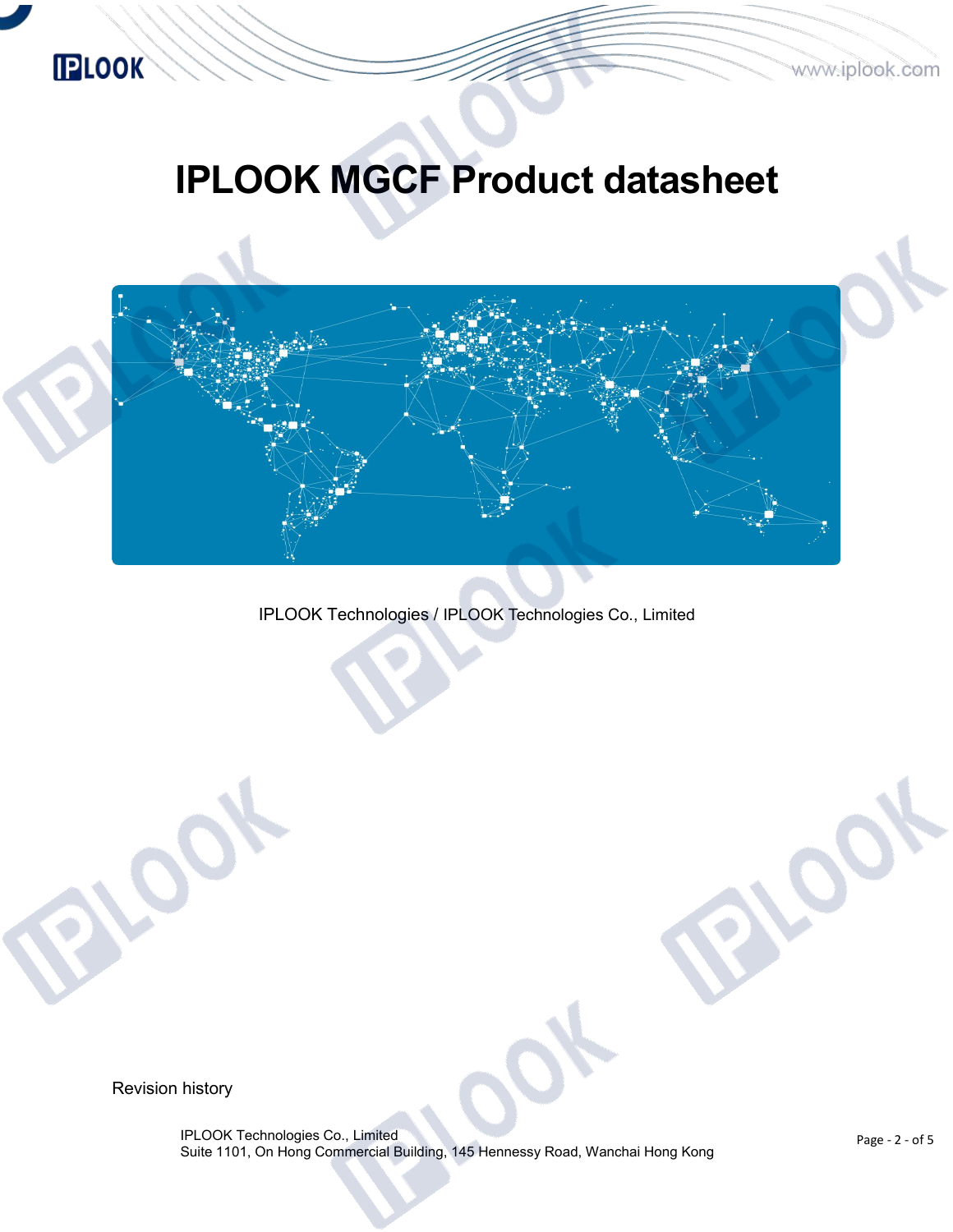#### www.iplook.com

## **IPLOOK**

| <b>Version</b> | Usage<br><b>State</b> | <b>Modification Summary</b> | <b>Reviser</b> | <b>Reviewer</b> | <b>Revision</b><br>date |
|----------------|-----------------------|-----------------------------|----------------|-----------------|-------------------------|
|                | Initiation            |                             | Edward         | Li              | 2021-10                 |
|                | Version               |                             |                |                 |                         |

 $\overline{\mathcal{C}}$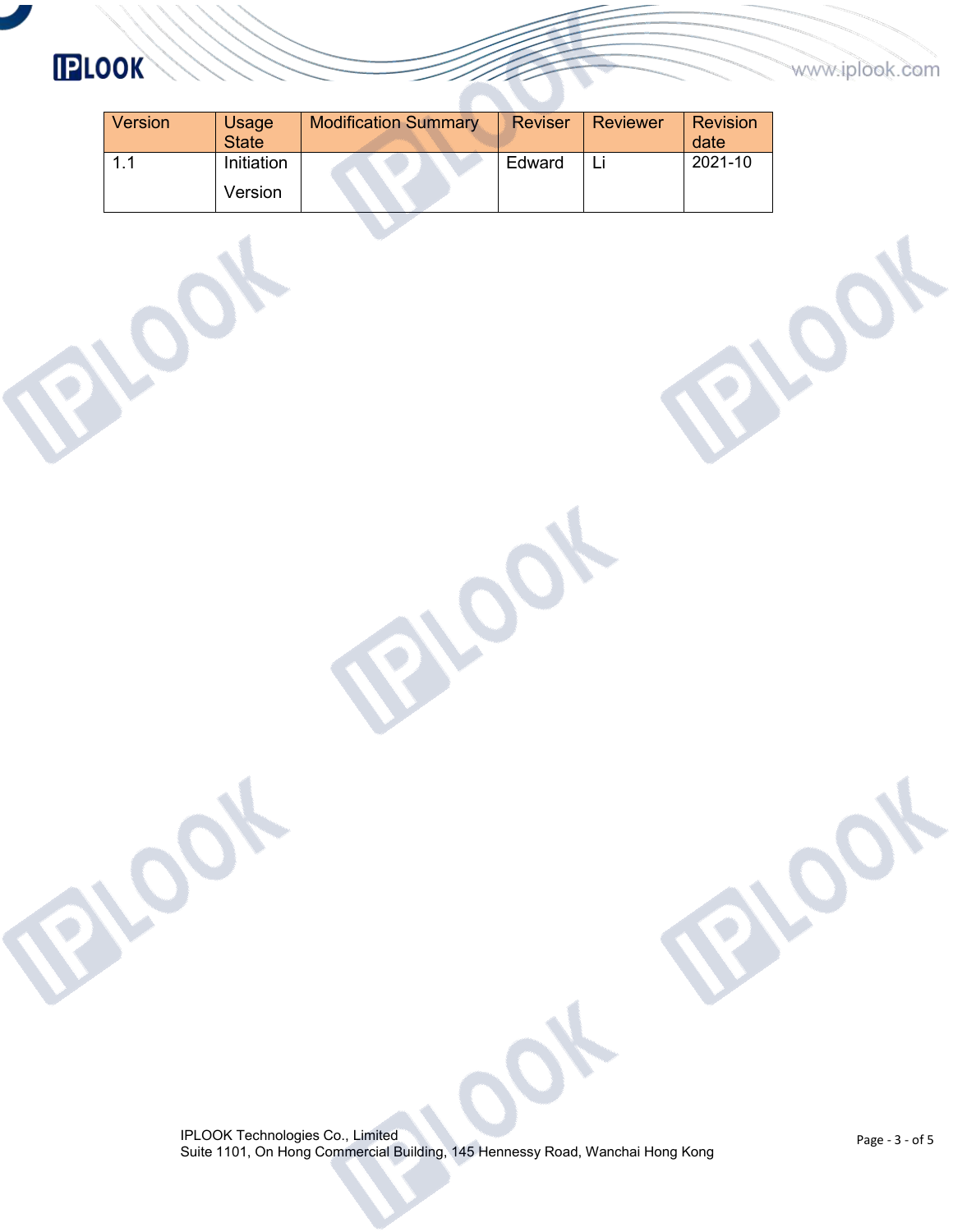Today'soperatorsarechallengedbymultiplenetworktypes,signaling,andprotocols thatarelargelyin compatiblewitheachother.Theyareseekingintelligentplatformsthatcaninterworkandnormalizethese differences and facilitate the offering of high value services for their customers.

The C3<sup>™</sup> Call Session Controller software, part of Hytera Communications' Call Session Controller line of innovative transformation products, is an intelligent multi-application call server and media server/media gateway control platform that enables a new level of reliability, flexibility, efficiency, and scalability for operators.TheC3isdeployedgloballyinawidevarietyofnetworkimplementations,followingoperatorsto cap-and-growor replacetheir legacyinfrastructureandprovidescalableVoIPingreenfieldapplications.



#### Wireless/Wireline Network Convergence

Armed with an extensive array of protocol and signaling interworking capabilities, the C3 is a versatile platform that provides service convergence and feature transparency across a wide range of wireless and wireline, TDM and IP, and core and access networks. Solutions supported by the C3 include IPX, Peering, MGCF, MRFC, Gateway MSC, Intra-Network Interconnect, and IP Transcoding and Media Adaptation.

#### Extensive Feature Sets

The C3 enables robust services for the most demanding ser vice environments including comprehensive routing, translations, screening, database interface (e.g., LCR, toll free, prepaid), media gateway control, and protocol interworking. A commonlyused set of regulatory functions are also supported including Lawful Intercept, Number Portability, and emergency services.

#### Transcoding/Media Resource Processing

Working in conjunction with G9 Converged Gateway, the C3 is a media resource controller/IMS MRFC that enables direct IP to IP transcoding between networks. Its extensive wireless and wireline codec support and SIP interfaces enable the C3 to be a centralized transcoding control platform for all networks, physi cally separating or decoupling media resource control from the media processing elements. This centralization allows trans coding resources to be efficiently sized and scaled according to network needs.

#### Open Architecture/Standard Interfaces

The C3 provides open, standard access and trunking interfaces for signaling, management, and line equipment/CPE, including SIP,SIP-I, SIP-T, H.323, H.248, PRI, SIGTRAN, CAS/R2, SS7/C7, BICC, IS-41 and AIN/IN, as well as a wide variety of countryspe cific variants. This allows it to be an efficient, standardsbased element that provides protocol normalization, signaling inter working, call control, and features. The C3 provides standard interfaces to IMS cores for media processing control as the Media Gateway Control Function (MGCF) and Media Resource Function Controller (MRFC).

www.iplook.com